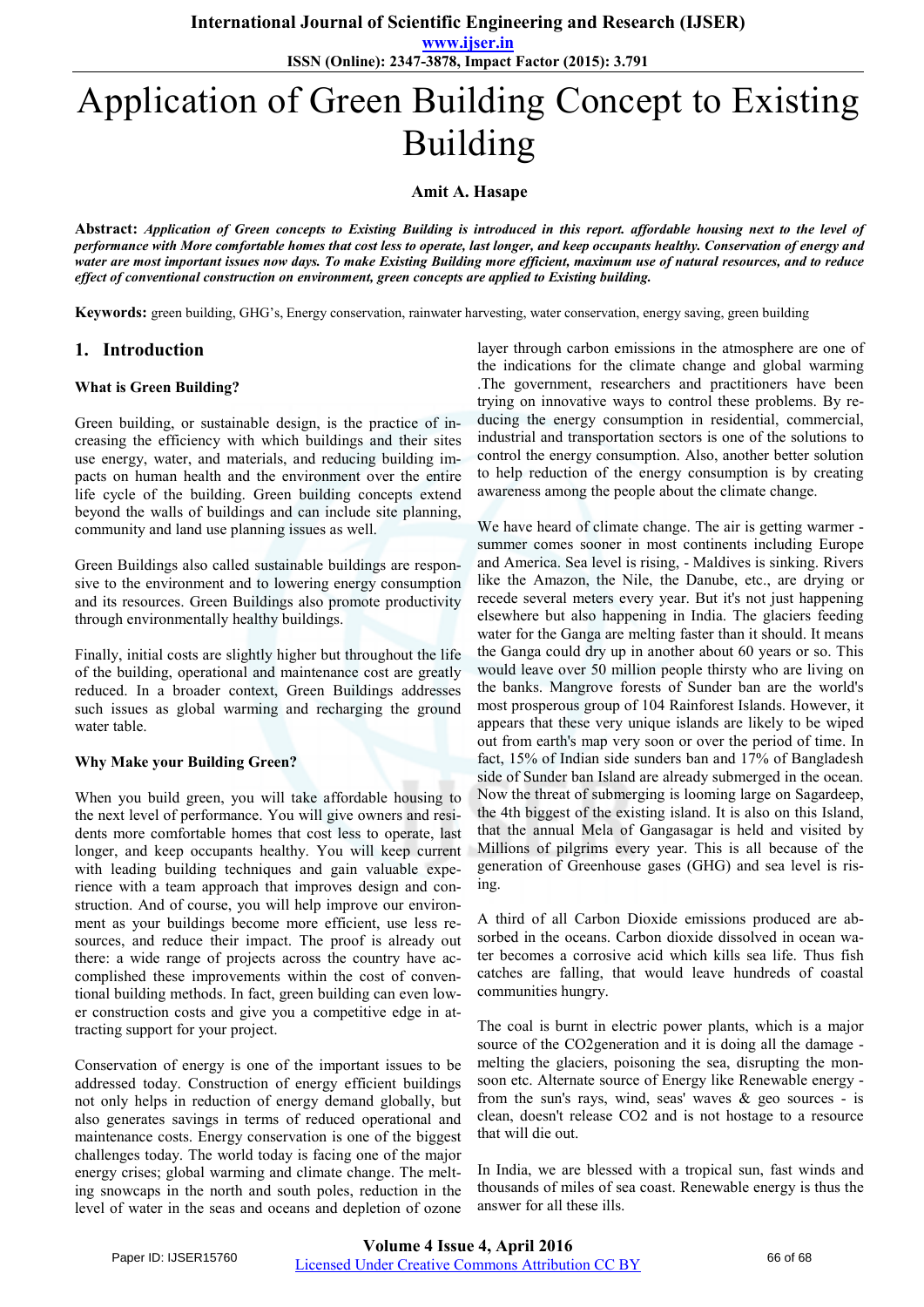

**Figure 1.1** 

Similarly, building Industry is producing second largest amount of Demolition Waste and GHG (almost 40%). Buildings have major environmental impacts over their entire life cycle. Resources such as ground cover, forests, water, and energy are depleted to construct and operate buildings. Resource-intensive materials provide the building envelope and landscaping add beauty to  $it - in turn using up water and pes$ ticides to maintain it. Energy-consuming systems for lighting, space conditioning and water heating provide comfort to its occupants. Hi-tech controls add intelligence to 'inanimate' buildings so that they can respond to varying conditions, and intelligently monitor and control resource use, security, and usage of fire systems etc. in the building. Water is another vital resource for the occupants, which gets consumed continuously during building construction and operation. Several building processes and occupant function generate large amount of waste. These all are polluting the environment and increasing (GHG).

# **2. Objectives of Work**

#### **2.1 Review Stage**

#### **The objectives of this study are;**

- 1.To calculate the annual energy consumption for Existing sample building.
- 2.To calculate the annual water consumption for Existing sample building.
- 3. Application of Green Building Products and Materials to Existing sample buildings.
- 4.Comparison between present rating of existing sample buildings and rating of existing sample buildings after application of green concepts.

#### **2.2 Scope of Study**

Construction has been accused of causing a variety of environmental problems ranging from excessive consumption of global resources, both in terms of construction and building operation to the pollution of the surrounding environment. Research on green building design and materials is already well established and different organizations and research groups have contributed to the development of separate green building assessment standards to evaluate the environmental friendliness of the building facilities. This study aims at comparing the scope of prominent and developing green building

assessment standards to analyze any gaps and to identify the future trends. The comparison will help planners make informed decisions during the design and certification stage of the Existing green building project.

Green practices in the existing buildings can help address national issues like water efficiency, energy efficiency, and reduction in fossil fuel use in commuting, handling of waste and conserving natural resources. Most importantly, these concepts can enhance occupant health, happiness and wellbeing.

Against this background, the Indian Green Building Council (IGBC) has launched 'IGBC Green Existing Building O&M Rating System' to address the National priorities. By applying IGBC Green Existing Building O&M criteria, existing buildings can be sustainable over the life cycle of the building. This rating program enables the building owner / developer to apply green concepts and criteria, so as to reduce the environmental impacts, which are measurable. The program covers methodologies to cover diverse climatic zones and changing lifestyles. IGBC Green Existing Building O&M is the first rating program developed in India, exclusively for existing building stock. It is based on accepted environmental principles and strikes a balance between known established practices and emerging concepts. The system is designed to be comprehensive in scope, yet simple in operation.

## **3. Methodology**

#### **Research Methodology**

The work is to carry out to accomplished the objective of the study, for the study I have followed the following methodology:

- 1. Selection of Existing sample buildings as a case study.
- 2. Finding out the annual energy consumption and water consumption for Existing sample buildings. And compare energy and water consumption of same buildings after applying green concepts.
- 3. Application of Green Building Products and Materials to Existing sample buildings.
- 4.Comparison between present rating of Existing sample buildings and rating of same Existing sample buildings after application of green concepts.

#### **Research Statement**

The first step of the research is to formulate a Research statement that describes the objectives, and the research scope. The details such as research background, Scope of the study, objectives of study were addressed in Chapter 1.

#### **Research Objectives**

The objectives of this research were discussed in Chapter 1.

#### **Literature Review**

A literature review was done before finalizing the research methodology. The information was compiled by reviewing a series of Research papers, conference proceedings, and